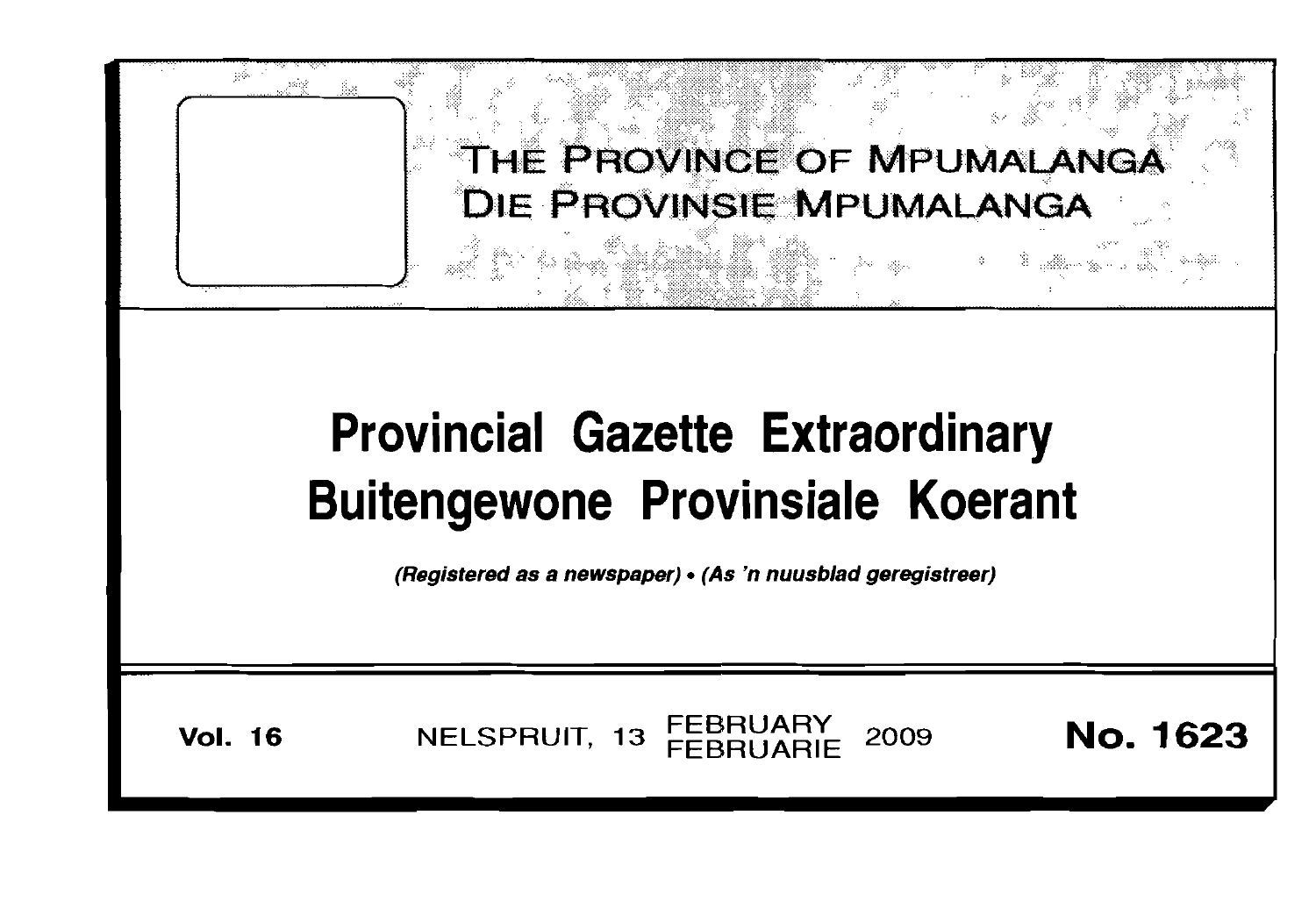# **CONTENTS • INHOUD**

Page Gazette<br>No. No. No. No.

LOCAL AUTHORITY NOTICE

24 Constitution of the Republic of South Africa (108/1996): Pixley ka Seme Local Municipality: Street Trading By-laws 2 1623

# **LOCAL AUTHORITY NOTICE**

# **LOCAL AUTHORITY NOTICE 24**

The Coundl of Pixley Ka 5eme local Munidpality has in terms of section 156 of the constitution, 1996 (Act No. 108 of 1996), read in conjunction with section 11 of the Local Government: Municipal Systems Act 2 000 (Act No. 32 of 2 000) read together with section 7 (1)(a) of the Mpumatanga Business Act, 1996 (Act 2 of 1996) made the following By-laws which By-laws shall come into operation on the date of publication of this notice.

#### **PIXLEY KA SEME LOCAL MUNICIPALITY STREET TRADING BY-LAWS INTERPRETATION / DEFINITIONS**

- $1.(1)$  In these by-laws, unless the context otherwise indicates -
	- (i) The Act", means the Mpumalanga Business Act, 1996 (Act 2 of 1996).<br>(ii) rauthorized official" means an official of Council authorized to i
	- "authorized official" means an official of Council authorized to implement the provisions of these by-laws" - Peace Officers, Traffic Officers and the South African Police Services.
	- (iii) "Council" means Pixley Ka Seme Local Municipality.<br>(iv) "Demarcated Stand" means a demarcated stand as
	- "Demarcated Stand" means a demarcated stand as declared under Section 7 (3) (b) (i) of the Act.
	- (v) "garden or park" means a garden or park to which the public has a right of access;<br>(vi) "goods" included livestock, poultry or any movable commodity:
	- (vi) "goods" included livestock, poultry or any movable commodity:<br>(vii) "Intersection" means an intersection as defined in section 1
	- "Intersection" means an intersection as defined in section 1 of the National Road Traffic Act, 1996, Act 93 of 1996.

No.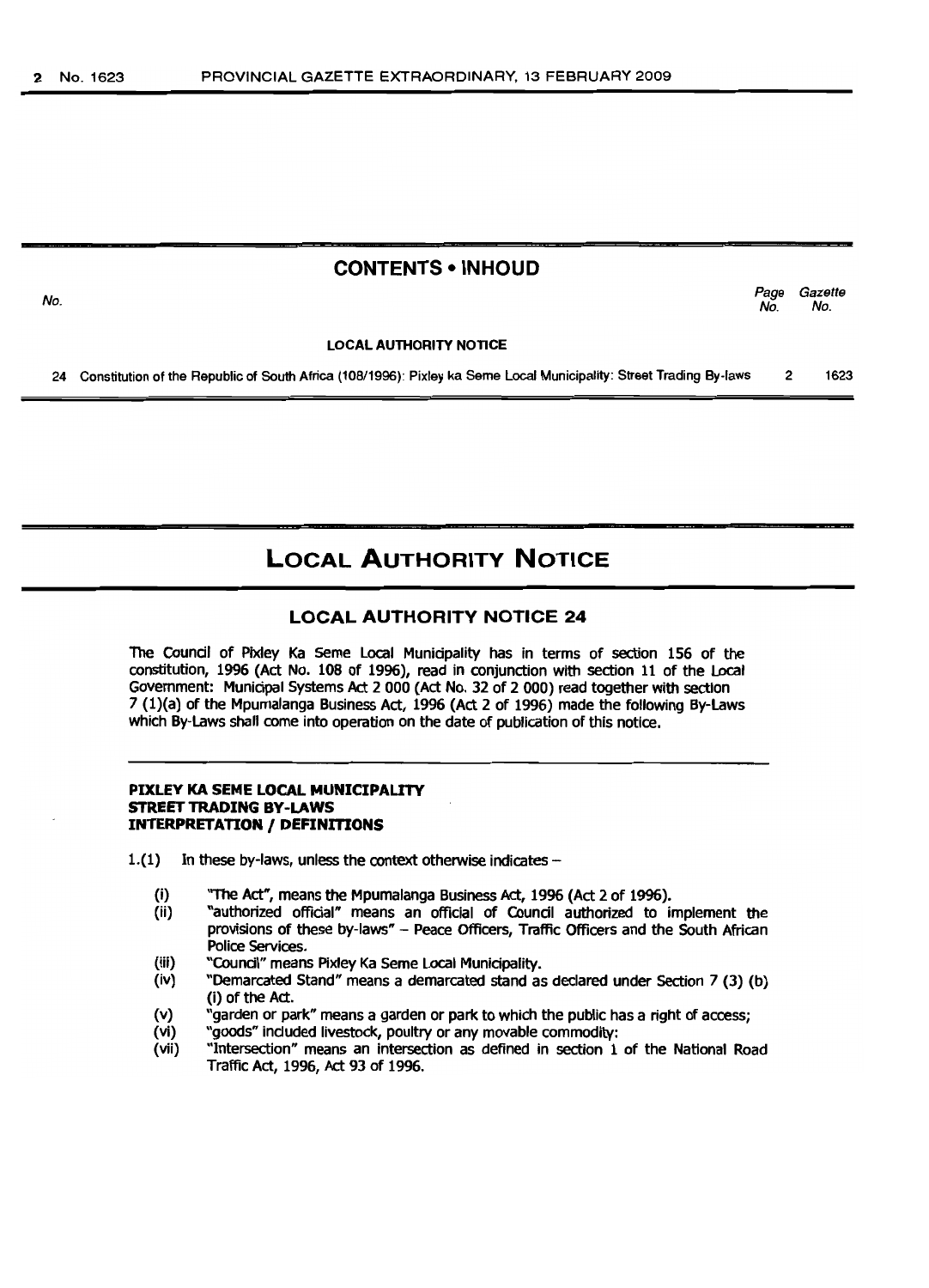- (viii) "litter" indudes any container waste material or other matter which has been discarded, abandoned or left behind by a person trading or his customers;
- (ix) "national monument" means a building declared to be a national monument under the National Monuments Act, 1969 (Act 28 of 1969)
- (x) "Perishable foodstuffs" as defined by the MEC in terms of the Mpumalanga Business Act, 1996 (Act No. 2 of 1996).
- (xi) "Prohibited area" means any place dedared under section 7 (2) (a) of the Act in which street trading is prohibited;
- (xii) "Property" in relation to a person carrying on the business of street trading, means any artide, receptacle, vehide or structure used or intended to be used in connection with such business, and includes goods in which he trades;
- (xiii) "Public building" means a building belonging to or occupied solely by the State of the Council:
- (xlv) "Public place" means a public place as defined in section 2 of the Local Government ordinance 1939 (Ordinance 17 of 1939)
- (xv) "Public road" means a public road as defined in section 1 of the National Road Traffic Act, 1996 (Act 93 of 1996);
- (xvi) "Restricted area" means any place declared under section 7(2)(a) of the Act in which street trading is restricted;
- (xvii) "Roadway" means a roadway as defined in section 1 of the National Road Traffic Act, 1996 (Act 93 of 1996);
- (xviii) "sell" includes supply and also:
	- (a) exchange or hire;
	- (b) store, process, expose, offer or prepare for sale, and "sale" has a corresponding meaning;
- (xix) "Services" includes any lawful advantage or gain for consideration or reward offered in restricted area;
- (xx) "Sidewalk" means a sidewalk as defined in section 1 of the National Road Traffic Act, 1996;
- $(xxi)$  "Tariff" means the charges as determined by the Council from time to time by resolution;
- (xxii) "Town Planning Scheme" means the Town Planning Scheme of Pixley Ka Seme Local Municipality;
- (xxiii) "Trade" Means sell goods or services in a public road or public place and ''trading has a corresponding meaning;
- (xxiv) "Verge" means a verge as defined in section 1 of the National RoadTraffic Act, 1996 and any word or expression to which a meaning has been assigned in the Mpumalanga Business Act, 1996 shall have that meaning;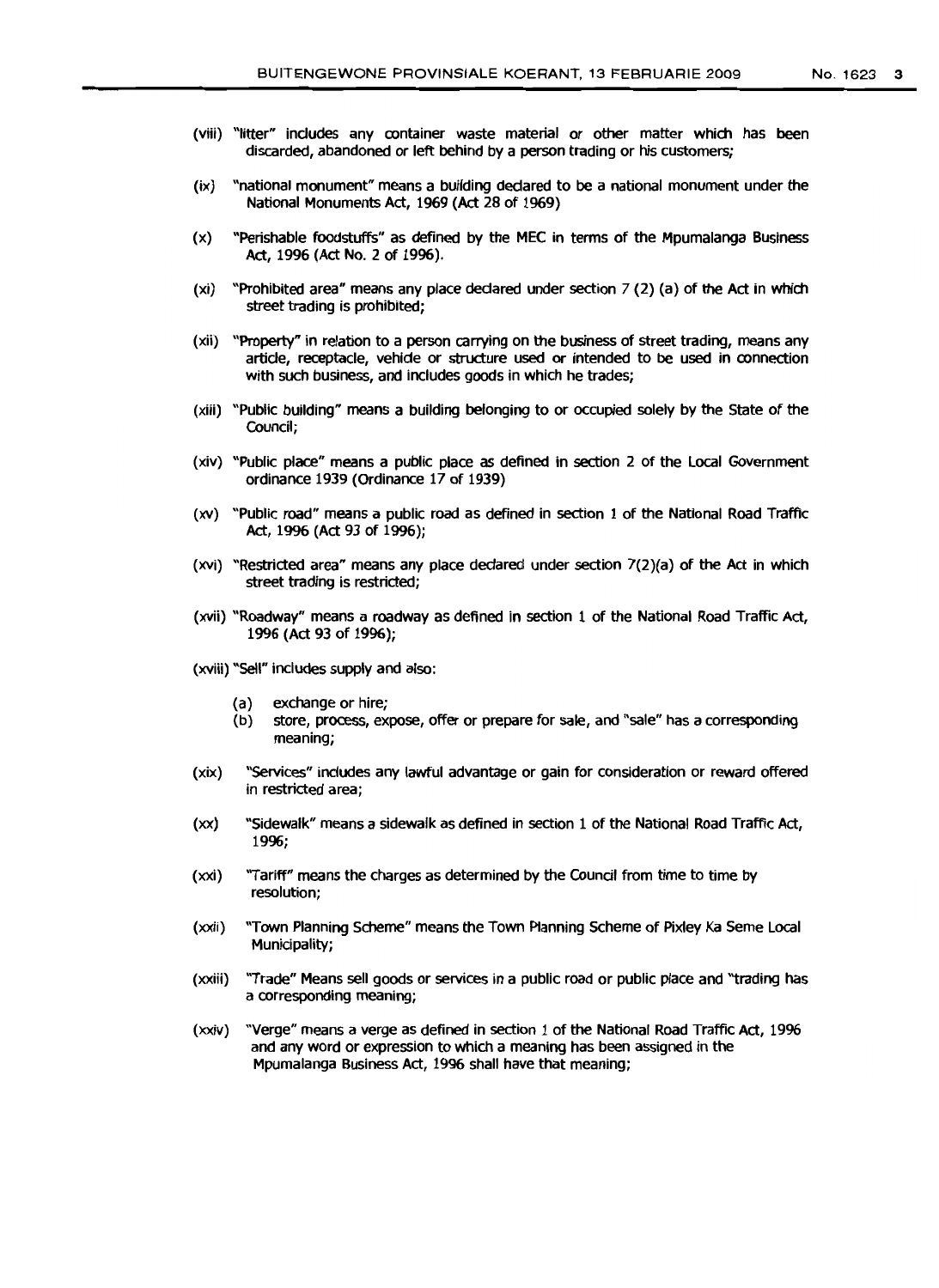(2) For the purpose of these By-Laws a single act of selling or offering services in a public place shall constitute trading.

## FREEDOM TO TRADE

2. SUbject to the provision of sections 3 and 4 and any other relevant law, street trading is freely permitted except in so far as such trading is restricted or prohibited by sections 5 to 12 inclusive and section 14 and 15 of these By-Laws.

#### GENERAL CONDUCT

- 3. A person trading shall:
	- (a) be in possession of a permit issued by Council:
	- (b) not place his property on the roadway;
	- (c) ensure that his property does not cover an area of the sidewalk which is greater in extent than 1m x 2m and which on any sidewalk does not leave a space less than 2m for pedestrian traffic measured over the width thereof and any other public place not to an extent of twelve meters; and
	- (d) not place or stack his property in such a manner that it constitutes a danger to any person or is likely to injure any person;
	- (e) not obstruct access to a fire hydrant.
	- (f) on concluding business for the day remove his property, except any temporary structure permitted by the COundl, to a place which is not part of a public road or public place;
	- (g) not display his goods or other property on a building or private property, without the written consent of the owner, occupier or person in control of such building or property;
	- (h) on request by an employee or agent of the Council or any supplier of telecommunication or electricity or other services, move his property so as to permit the carrying out of any work in relation to a Public Road, public place or any such service;
	- (i) not attach any object by any means to any building, structure, pavement, tree, parking meter, lamp pole, electricity pole, telephone booth, post box, traffic sign, bench or any other street furniture in or on a public road or public place;
	- (j) not make a fire at a place or in circumstances where It could harm any person or damage a bUilding or vehicle or any street furniture referred to in paragraph (i) or any COuncil property;
	- (k) Not trade nearer than 10m from a Bank or an automated teller machine;
	- $(\cdot)$  Not store his / her property in a manhole or storm water drain;,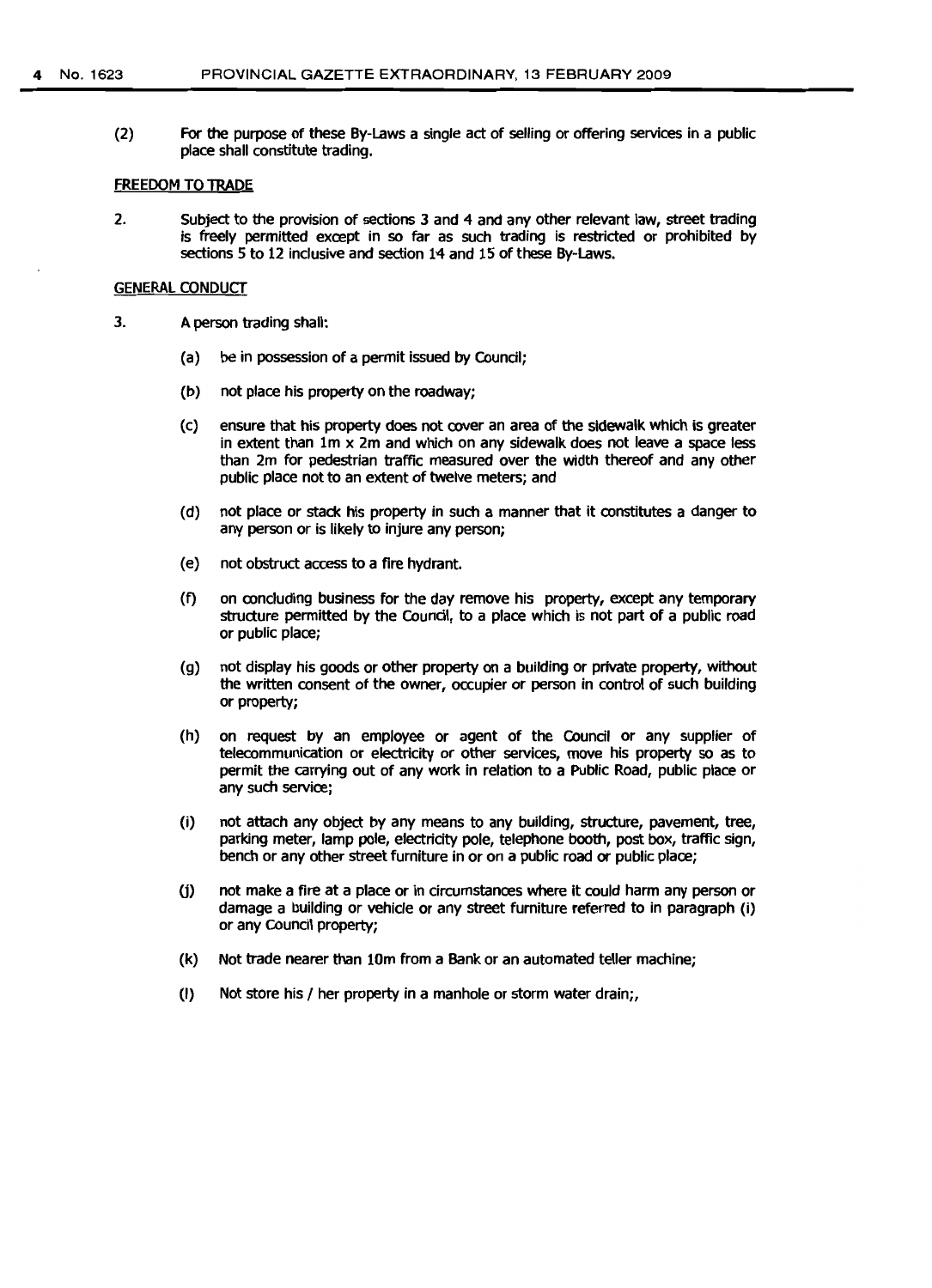# **CLEANLINESS**

- 4. A person trading shall:-
	- (a) keep the area site occupied by him for the purpose of such business in a clean and sanitary condition;
	- (b) keep his property in a dean and sanitary condition;
	- (c) dispose of litter generated by his business in whatever receptacles provided by the Council for the public or at the Council's dumping sites;
	- (d) not dispose of litter in a manhole, stormwater drain or other place not Intended for the disposal of litter;
	- (e) ensure that on completion of business for the day, the area or site occupied by him for the purposes of trade is free of litter;
	- (f) in the case of a vendor of foodstuffs take such precautions as may be necessary to prevent the spilling onto a public road or public place of any fat, oil or grease in the course of conducting his business and to prevent any smoke, fumes or odours emanating from his activities from becoming a nuisance;
	- (g) on request by an employee or agent of the CoUncil, move his property so as to permit the deansing of the surface of the area or site where he is trading;
	- (h) ensure food preparation, handling and selling is in accordance with the relevant Acts, Sections and Regulations.

# OBSTRUCTION OF PEDESTRIANS

- 5. No person shall trade at a place where such trading substantially:
	- (a) obstructs access to or the use of street furniture such as a bus passenger bench or shelter, a refuse disposal bin or other facility including a queuing line intended for the use of the general public;
	- (b) obstructs the visibility of a display window in business premises, if the person carrying on business in the business premises concerned objects thereto;
	- (c) obstructs access to an entrance to or exit from a premise or an automattc bank teller machine;
	- (d) obstructs access to a pedestrian crossing, if in the middle of a block a clear distance of 5m from the crossing must be obeyed;
	- (e) obstructs access to any vehicle; or
	- (f) in any other manner obstructs pedestrians in their use of a sidewalk,

# OBSTRUCTING OF VEHICULAR TRAFFIC

- 6. No person shall trade at a place where such trading:
	- (a) causes an obstruction on a roadway;
	- (b) limits vehicular access to parking or loading bays or other facilities;
	- (c) obscures any road traffic sign or any marking, notice or sign displayed or made in terms of these by-laws; or
	- (d) interferes in any way with any vehicle that may be parked alongside such place;
	- (e) contravenes the provision of section 116 of the National Road TraffIC Act (Act 93/2006).

#### TRADING RESTRICTED TO SPECIFIED HOURS IN CERTAIN PLACES

- 7. No person shall trade:-
	- (a) on a verge contiguous to any place of worship, national monument or public building; or
	- (b) in a restricted area which is specified by Council resolution outside the hours so specified in relation to each such verge or area.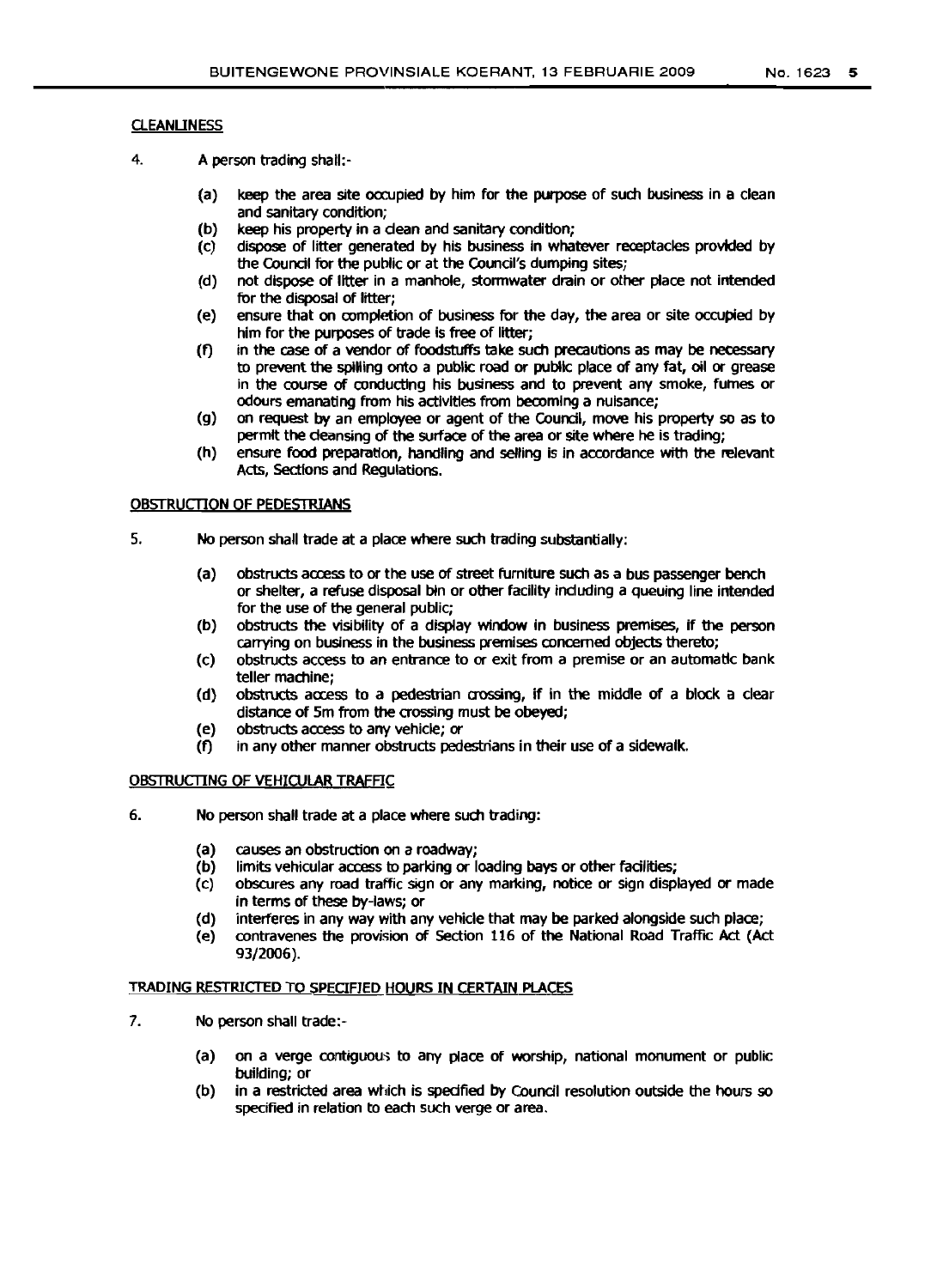#### TRADING RESTRICTED TO SPECIFIED GOODS OR SERVICES IN CERTAIN PLACES

- 8. No personshall trade:-
	- (a) on a verge contiguous to any place of worship, national monument or public building, financial institutions; or
	- (b) in a restricted area which is specified by Council resolution other than in the goods or services so specified in relation to each such verge or area;
	- (c) as a barber or hair dressing salon in a public place, unless the barber or hairdressing stand is:-
		- (i) at least 15 metres from the nearest stand which sells perishable foodstuff, fruit or vegetables;
		- (ii) not contradictory to the Amended National Health Act (Act 61 of 2003)read in conjunction with the previous National health Act, 63 of 1977 and regulations;
		- (iii) supplied with an electrical connection, provided by the Council, according to the electrical by-laws and specifications or any other act;

# TRADING RESTRICTED TO DEMARCATED STANDS OR AREAS IN CERTAIN PLACES

- 9. No person shall trade:-
	- (a) on a verge contiguous to any place of worship, national monument or public building; or
	- (b) in a restricted area which is specified by Council resolution outside a stand or area set apart for trading purposes as contemplated in section 7(3) (b) of the Act.

#### NO TRADING IN STANDS OR AREAS WHICH HAVE BEEN LET EXCEPT BY THE LESSEE

10. If the Council has let or otherwise allocated any stand or area set apart or otherwise established for street trading purposes, as contemplated in section 7(3) (c) of the Act, no person may trade on such stand or in such area if he is not in possession of proof that he has hired such stand or area from the Council or that it has otherwise been allocated to him.

# NOTRADING NEAR CERTAIN PUBUC BUILDINGS, PLACES OF WORSHIP AND NATIONAL **MONUMENTS**

11. no person shall trade on a verge contiguous to any place of worship, national monument or public building; which is specified by Council resolution.

# NOTRADING IN PROHIBITED AREA

12. No person shall trade in any prohibited area. No person shall trade in any area which has not been approved and indicated by the Council.

#### SIGNS INDICATING RESTRICTIONS AND AREAS

- 13. The Council shall:
	- (a) by resolution, prescribed signs, markings or other devices indicating:
		- (i) specified hours, places, goods or services in respect of which street trading is restricted;
		- (ii) the location or boundaries of a restricted area;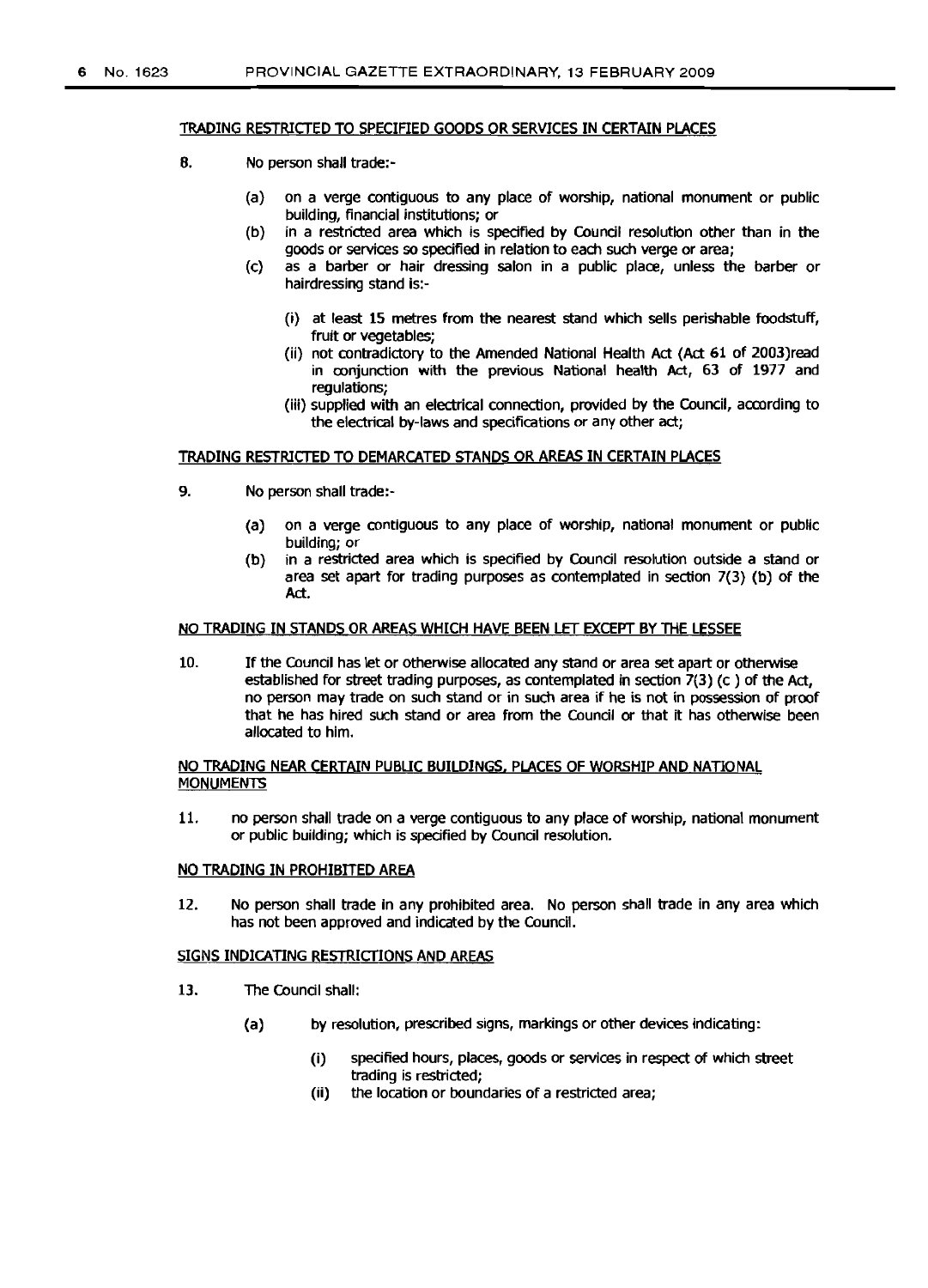- the Act; (iv) the fact that any such stand or area has been let or otherwise allocated;
- (v) any restriction or prohibition against trading in terms of these by-laws;
- (b) display any such sign marking or device in such a position and manner as will indicate the restrictions or the location or boundaries of the area of stand concerned.

# TRADING NEAR RESIDENTIAL BUILDINGS

14. No person shall, outside an area referred to in sections 7 to 12 inclusive, trade in that half of a public road contiguous to a building used for residential purposes within the demarcated areas of trading as specified in terms of these By-laws, if the owner, person in control or any occupier of any part of the building facing onto such road has objected hereto, provided that in a township or portion thereof mentioned in a resolution of the Coundl, this section shall not apply to a building used for residential purposes if such buildings is used for business purposes at ground level.

### TRADING NEAR CERTAIN BUSINESS PREMISES

15. No person shall, outside an area referred to in sections 7 to 12 inclusive, trade on a verge contiguous to that part of a building in which business is being carried on by any person who sells goods of the same nature as or of a similar nature to goods being sold by the first mentioned person, other than a department store or supermarket without the consent of the second mentioned person.

#### REMOVAL AND IMPOUNDMENT

- 16. (1) An authorized official may after serving a person with a written warning, within reasonable time remove and impound any goods, artides, receptacles, vehides or structures-
	- (a) which he reasonably suspects is being used or is intended to be used or has been used in or in connection with street trading; and
	- (b) which he finds at a place where street trading is restricted or prohibited in terms of Section 5 to 12 Inclusive and sections 14 and 15 and which in his opinion constitutes an infringement of any such section.
	- (2) (a) The Coundl shall publish a notice in at least one newspaper drculating in Pixley Ka Seme Local Municipality, containing the following information relating to objects removed in terms of subsection (1);
		- (i) a description of the object, the address where the object is stored and, if known, the name of the owner;
		- (ii) that such objects may be daimed by the owners there on production of proof of ownership to the satisfaction of the Council;
		- (iii) that any object which has not been claimed within a period of three months from the date of publication of such notice will be destroyed or sold by public auction and the proceeds of such auction retained by the Council to defray its costs;
		- (iv) impoundment of "perishable foodstuffs" will be handled and disposed of in terms of the Health Act;
		- (v) pound fees will be charged as laid down from time to time by the Council.